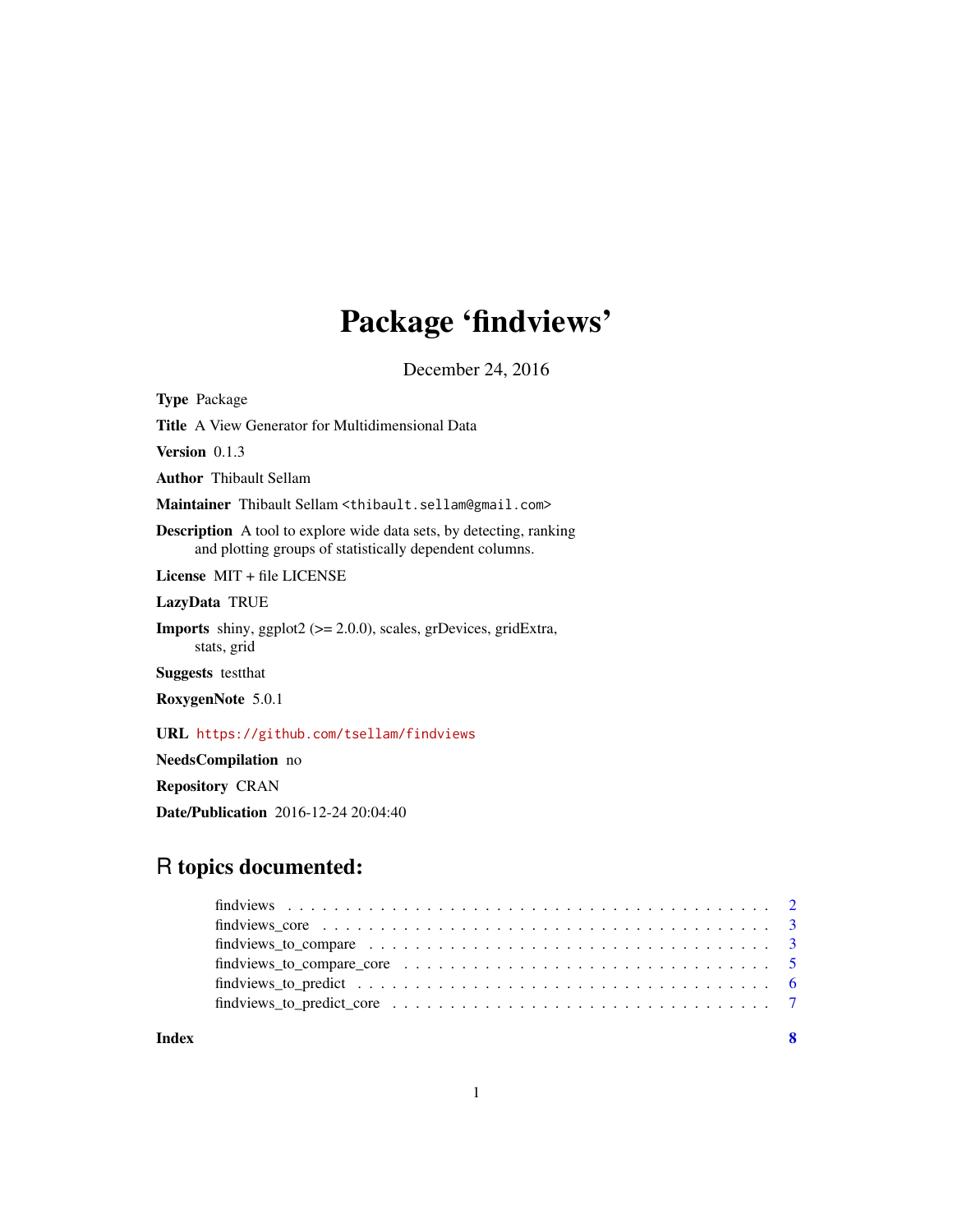<span id="page-1-1"></span><span id="page-1-0"></span>

# Description

findviews detects and plots groups of mutually dependent columns. It is based on Shiny and ggplot.

#### Usage

```
findviews(data, view_size_max = NULL, clust_method = "complete", ...)
```
#### Arguments

| data          | Data frame or matrix to be processed                                                                                           |
|---------------|--------------------------------------------------------------------------------------------------------------------------------|
| view_size_max | Maximum number of columns in the views. If set to NULL, findviews uses<br>log2(ncol(data)), rounded upwards and capped at 5.   |
| clust_method  | Character describing a clustering method, used internally by holiest. Example<br>values are "complete", "single" or "average". |
| $\cdot$       | Optional Shiny parameters, used in Shiny's runapp function.                                                                    |

#### Details

The function findviews takes a data frame or a matrix as input. It computes the pairwise dependency between the columns, detects clusters in the resulting structure and displays the results with a Shiny app.

findviews processes numerical and categorical data separately. It excludes the columns with only one value, the columns in which all the values are distinct (e.g., primary keys), and the columns with more than 75% missing values.

findviews computes the dependency between the columns differently depending on their type. It uses Pearson's coefficient of correlation for numerical data, and Cramer's V for categorical data.

To cluster the columns, findviews uses the function [hclust](#page-0-0), R's implementation of agglomerative hierarchical clustering. The parameter clust\_method specifies which flavor of agglomerative clustering to use. The number of clusters is determined by the parameter view\_size\_max.

#### Examples

```
## Not run:
findviews(mtcars)
findviews(mtcars, view_size_max = 4, port = 7000)
```
## End(Not run)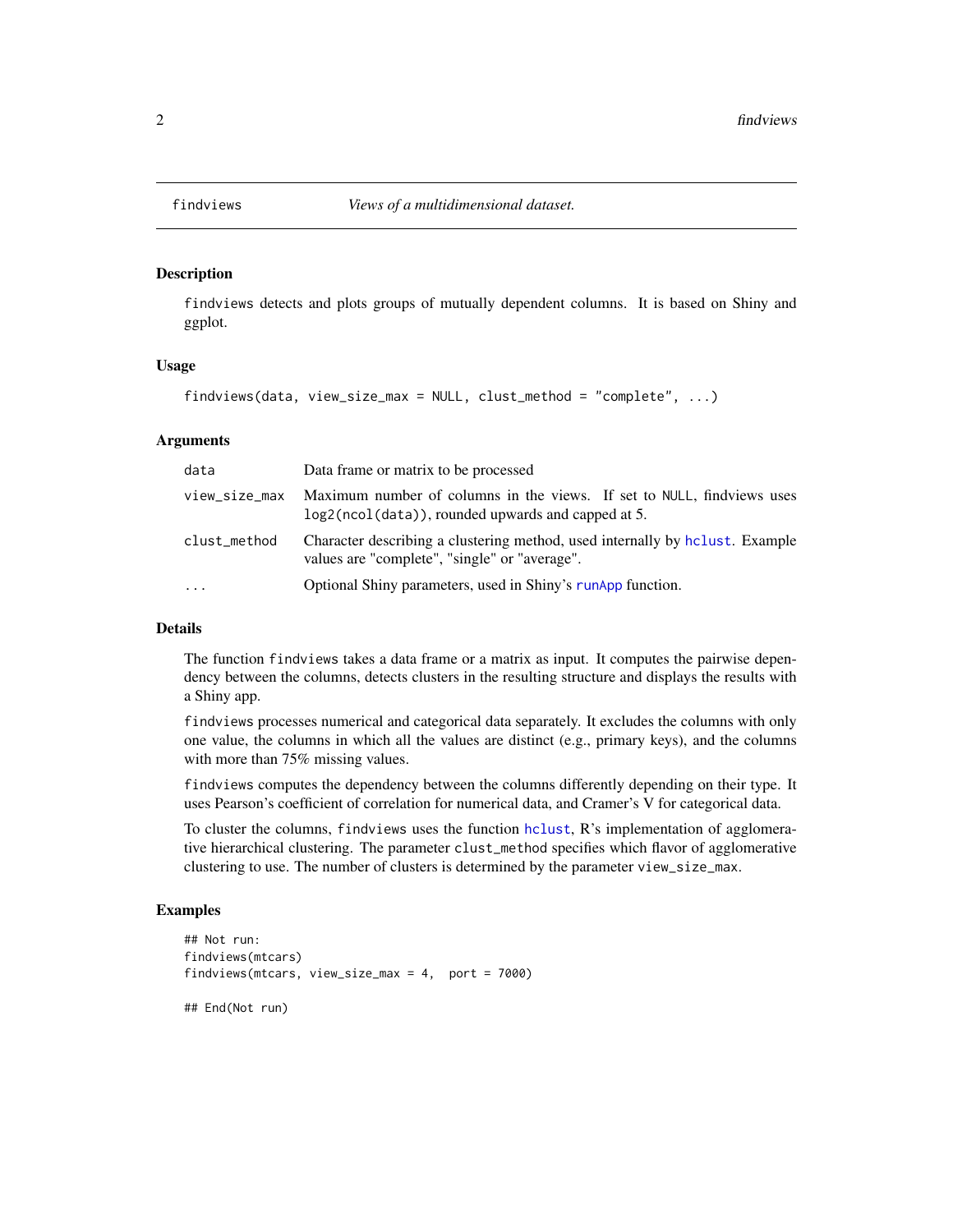<span id="page-2-1"></span><span id="page-2-0"></span>

# Description

findviews\_core generates views of a multidimensional data set. It produces the same results as [findviews](#page-1-1), but does *not* present them with a Shiny app.

#### Usage

```
findviews_core(data, view_size_max = NULL, clust_method = "complete")
```
# Arguments

| data          | Data frame or matrix to be processed                                                                                           |
|---------------|--------------------------------------------------------------------------------------------------------------------------------|
| view size max | Maximum number of columns in the views. If set to NULL, findviews uses<br>log2(ncol(data)), rounded upwards and capped at 5.   |
| clust_method  | Character describing a clustering method, used internally by holight. Example<br>values are "complete", "single" or "average". |

## Details

findviews\_core takes a data frame or a matrix as input. It computes the pairwise dependency between the columns and detects clusters in the resulting structure. See the documentation of [findviews](#page-1-1) for more details.

The difference between [findviews](#page-1-1) and [findviews\\_core](#page-2-1) is that the former presents its results with a Shiny app, while the latter simply outputs them as R stuctures.

# Examples

```
findviews_core(mtcars)
findviews_core(mtcars, view_size_max = 4)
```
<span id="page-2-2"></span>findviews\_to\_compare *Views of a multidimensional dataset, ranked by their differentiation power.*

# Description

findviews\_to\_compare detects views on which two arbitrary sets of rows differ. It plots the results with ggplot and Shiny.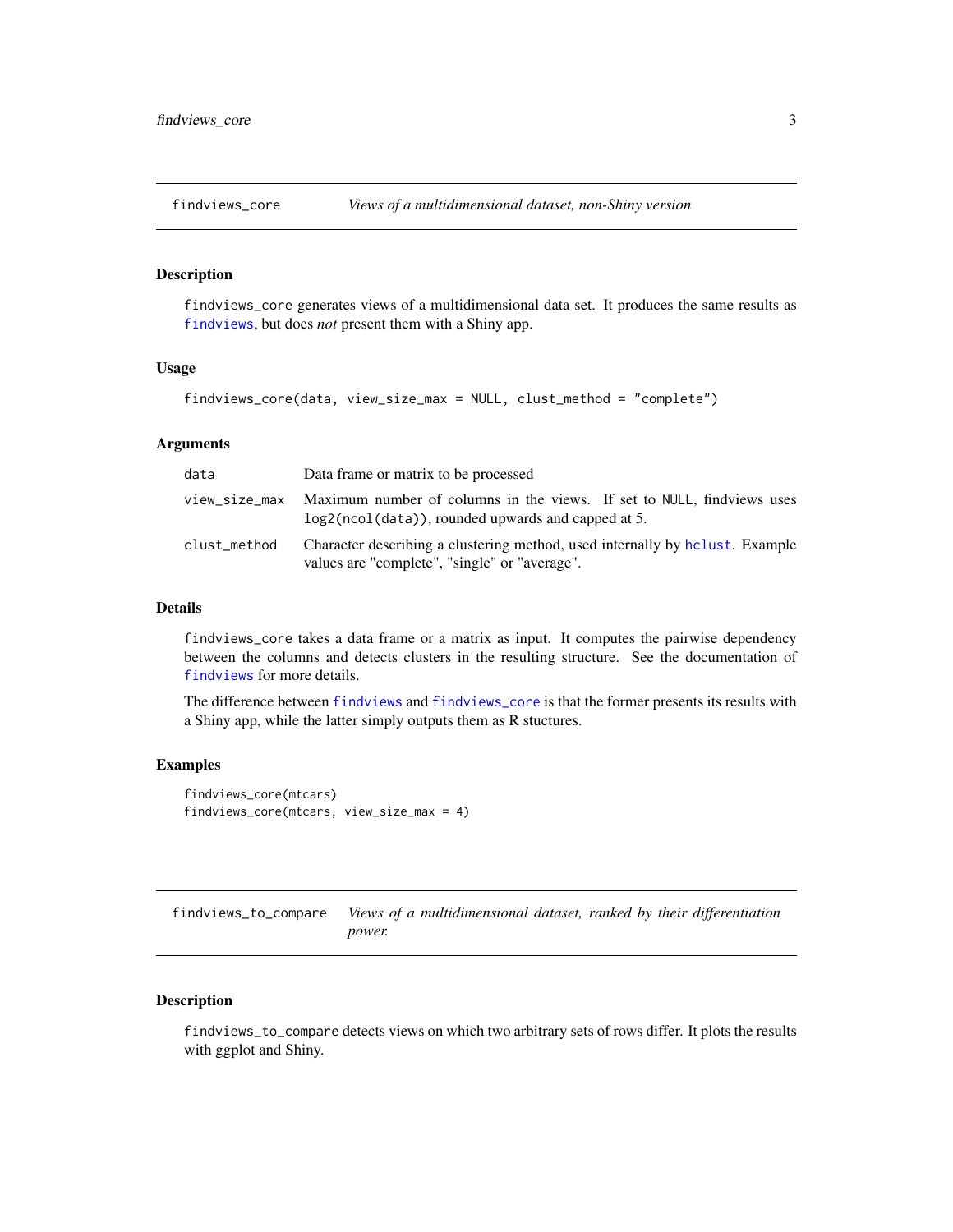#### <span id="page-3-0"></span>Usage

```
findviews_to_compare(group1, group2, data, view_size_max = NULL,
 clust_method = "complete", ...)
```
# Arguments

| group1        | Logical vector of size nrow(data), which describes the first group to compare.<br>The value TRUE at position i indicates the the i-th row of data belongs to the<br>group. |
|---------------|----------------------------------------------------------------------------------------------------------------------------------------------------------------------------|
| group2        | Logical vector, which describes the second group to compare. The value TRUE<br>at position i indicates the the i-th row of data belongs to the group.                      |
| data          | Data frame or matrix to be processed                                                                                                                                       |
| view_size_max | Maximum number of columns in the views. If set to NULL, findviews uses<br>log2(ncol(data)), rounded upwards and capped at 5.                                               |
| clust_method  | Character describing a clustering method, used internally by holiest. Example<br>values are "complete", "single" or "average".                                             |
| $\cdot$       | Optional Shiny parameters, used in Shiny's runApp function.                                                                                                                |

#### Details

The function findviews\_to\_compare takes two groups of rows as input and detects views on which the statistical distribution of those two groups differ.

To detect the set of views, findviews\_to\_compare eliminates the rows which are present in neither group and applies [findviews](#page-1-1).

To evaluate the differentiation power of the views, findviews computes the histograms of the two groups to be compared, and computes their dissimilarity them with the Euclidean distance.

This method is loosely based on the following paper:

Fast, Explainable View Detection to Characterize Exploration Queries Thibault Sellam, Martin Kersten SSDBM, 2016

#### Examples

```
## Not run:
findviews_to_compare(mtcars$mpg >= 20 , mtcars$mpg < 20 , mtcars)
```
## End(Not run)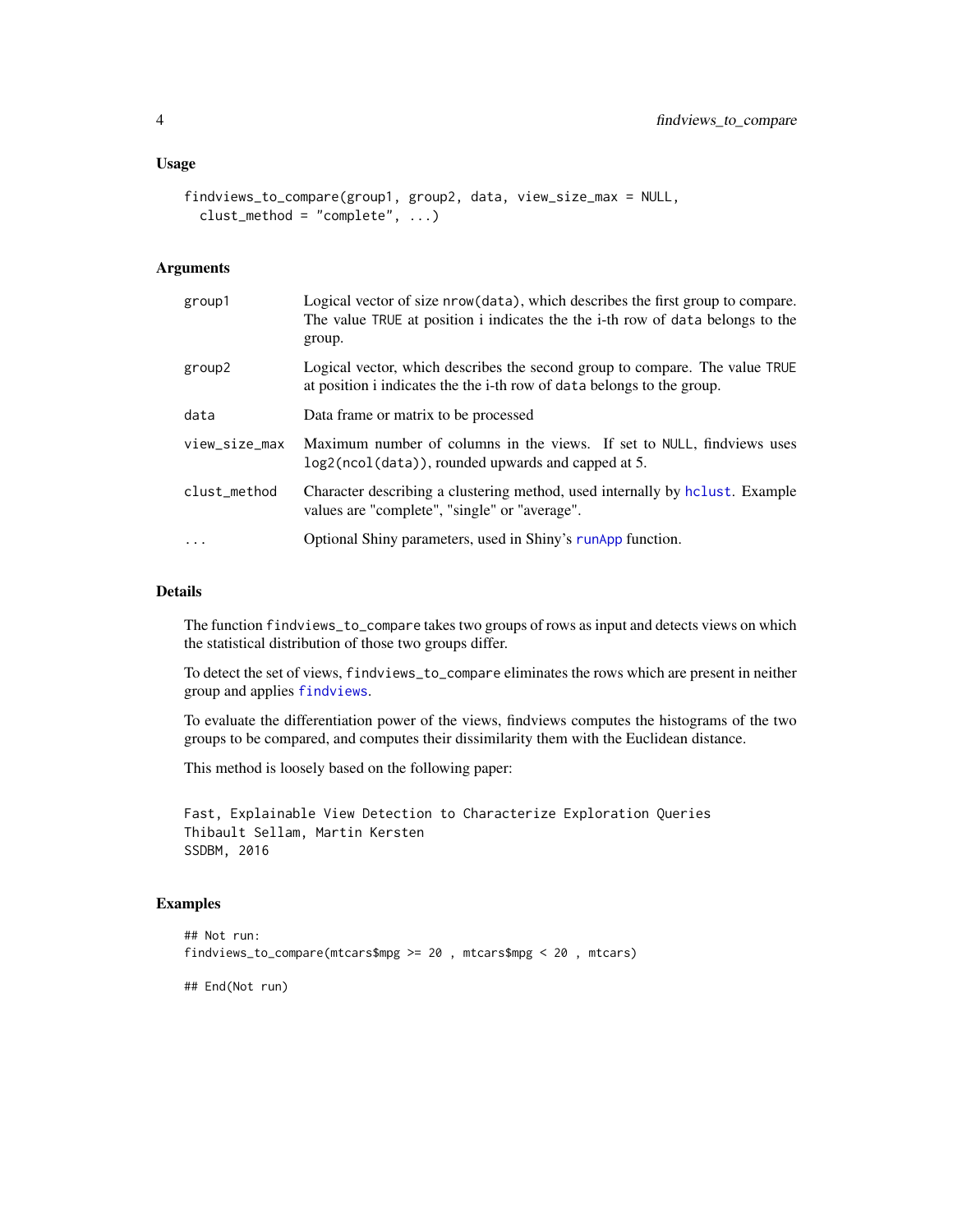```
findviews_to_compare_core
```
*Views of a multidimensional dataset, ranked by their differentiation power, non-Shiny version*

# Description

findviews\_to\_compare\_core detects views on which two arbitrary sets of tuples are well separated. It produces the same results as [findviews\\_to\\_compare](#page-2-2), but does *not* present them with a Shiny app.

#### Usage

```
findviews_to_compare_core(group1, group2, data, view_size_max = NULL,
  clust_method = "complete")
```
# Arguments

| group1        | Logical vector of size nrow(data), which describes the first group to compare.<br>The value TRUE at position i indicates the the i-th row of data belongs to the<br>group. |
|---------------|----------------------------------------------------------------------------------------------------------------------------------------------------------------------------|
| group2        | Logical vector, which describes the second group to compare. The value TRUE<br>at position i indicates the the i-th row of data belongs to the group.                      |
| data          | Data frame or matrix to be processed                                                                                                                                       |
| view_size_max | Maximum number of columns in the views. If set to NULL, findviews uses<br>log2(ncol(data)), rounded upwards and capped at 5.                                               |
| clust_method  | Character describing a clustering method, used internally by holiest. Example<br>values are "complete", "single" or "average".                                             |

#### Details

The function findviews\_to\_compare\_core takes two groups of tuples as input, and detects views on which the statistical distribution of those two groups is different. See the documentation of [findviews\\_to\\_compare](#page-2-2) for more details.

The difference between [findviews\\_to\\_compare](#page-2-2) and [findviews\\_to\\_compare\\_core](#page-4-1) is that the former presents its results with a Shiny app, while the latter simply outputs them as R stuctures.

# Examples

```
findviews_to_compare_core(mtcars$mpg >= 20 , mtcars$mpg < 20 , mtcars)
```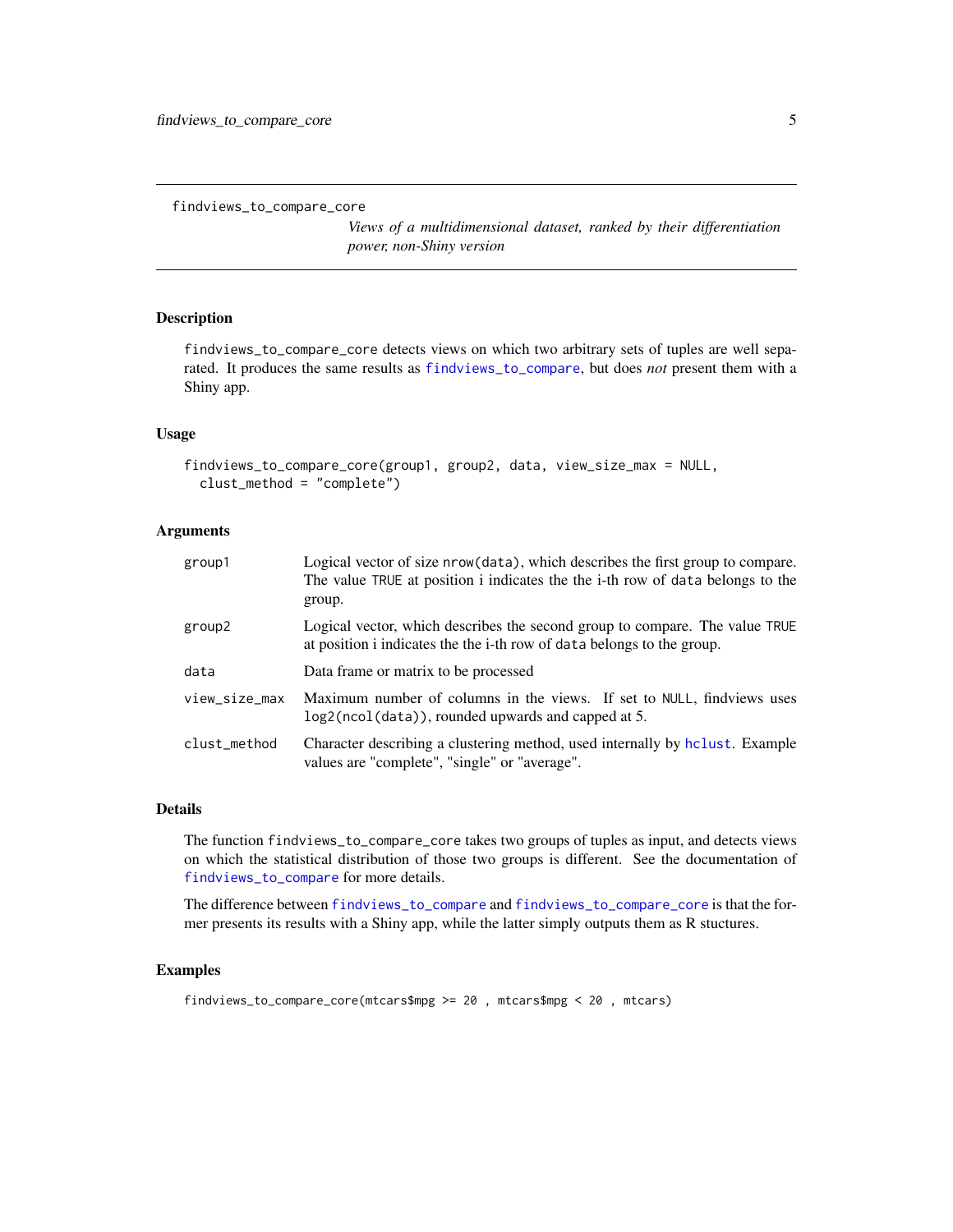<span id="page-5-1"></span><span id="page-5-0"></span>findviews\_to\_predict *Views of a multidimensional dataset, ranked by their prediction power.*

#### Description

findviews\_to\_predict detects groups of mutually dependent columns, ranks them by predictive power, and plots them with Shiny and ggplot.

#### Usage

```
findviews_to_predict(target, data, view_size_max = NULL,
 clust_method = "complete", ...)
```
# Arguments

| target        | Name of the variable to be predicted.                                                                                          |
|---------------|--------------------------------------------------------------------------------------------------------------------------------|
| data          | Data frame or matrix to be processed                                                                                           |
| view_size_max | Maximum number of columns in the views. If set to NULL, findviews uses<br>log2(ncol(data)), rounded upwards and capped at 5.   |
| clust_method  | Character describing a clustering method, used internally by holiest. Example<br>values are "complete", "single" or "average". |
| $\cdots$      | Optional Shiny parameters, used in Shiny's runApp function.                                                                    |

#### Details

The function findviews\_to\_predict takes a data set and a target variable as input. It detects clusters of statistically dependent columns in the data set - e.g., views - and ranks those groups according to how well they predict the target variable.

To detect the views, findviews\_to\_predict relies on findviews. To evaluate their predictive power, it uses the *mutual information* between the joint distribution of the columns and that of the target variable. Internally, findviews\_to\_predict discretizes all the continuous variables with equi-width binning.

Note: findviews\_to\_predict removes the column to be predicted (the target column) from the dataset before it creates the column groups. Hence, the views it returns may be different from those return by calling by findviews directly on the dataset.

# Examples

```
## Not run:
findviews_to_predict('mpg', mtcars)
findviews_to_predict('mpg', mtcars, view_size_max = 4)
## End(Not run)
```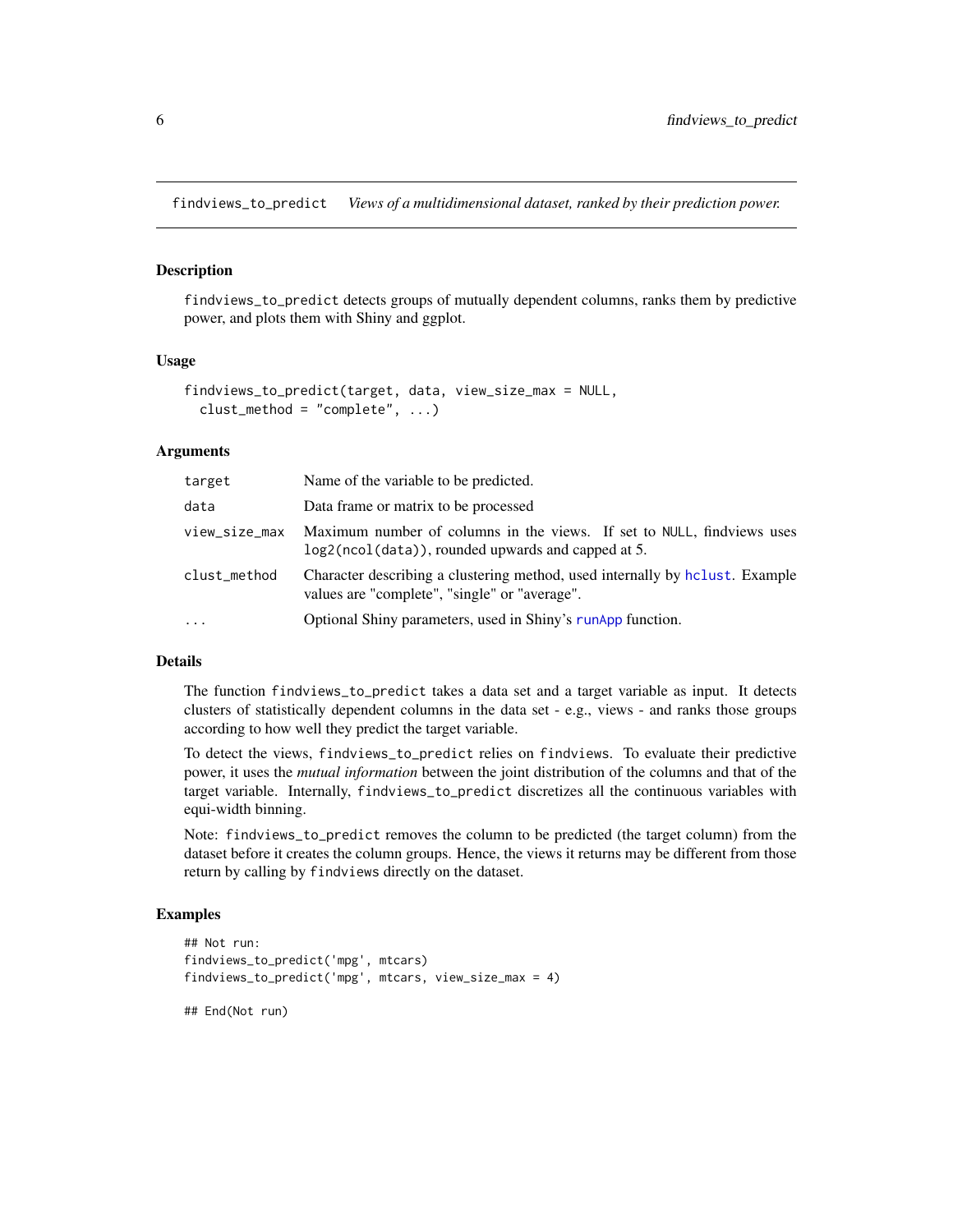```
findviews_to_predict_core
```
*Views of a multidimensional dataset, ranked by their prediction power, non-Shiny version.*

# Description

findviews\_to\_predict\_core detects groups of mutually dependent columns, and ranks them by their predictive power. It produces the same results as [findviews\\_to\\_predict](#page-5-1), but does *not* present them with a Shiny app.

#### Usage

```
findviews_to_predict_core(target, data, view_size_max = NULL,
 clust_method = "complete")
```
#### Arguments

| target        | Name of the variable to be predicted.                                                                                          |
|---------------|--------------------------------------------------------------------------------------------------------------------------------|
| data          | Data frame or matrix to be processed                                                                                           |
| view_size_max | Maximum number of columns in the views. If set to NULL, findviews uses<br>log2(ncol(data)), rounded upwards and capped at 5.   |
| clust_method  | Character describing a clustering method, used internally by holiest. Example<br>values are "complete", "single" or "average". |

# Details

The function findviews\_to\_predict\_core takes a data set and a target variable as input. It detects clusters of statistically dependent columns in the data set - e.g., views - and ranks those groups according to how well they predict the target variable. See the documentation of [findviews\\_to\\_predict](#page-5-1) for more details.

The difference between [findviews\\_to\\_predict](#page-5-1) and [findviews\\_to\\_predict\\_core](#page-6-1) is that the former presents its results with a Shiny app, while the latter simply outputs them as R stuctures.

### Examples

```
findviews_to_predict_core('mpg', mtcars)
findviews_to_predict_core('mpg', mtcars, view_size_max = 4)
```